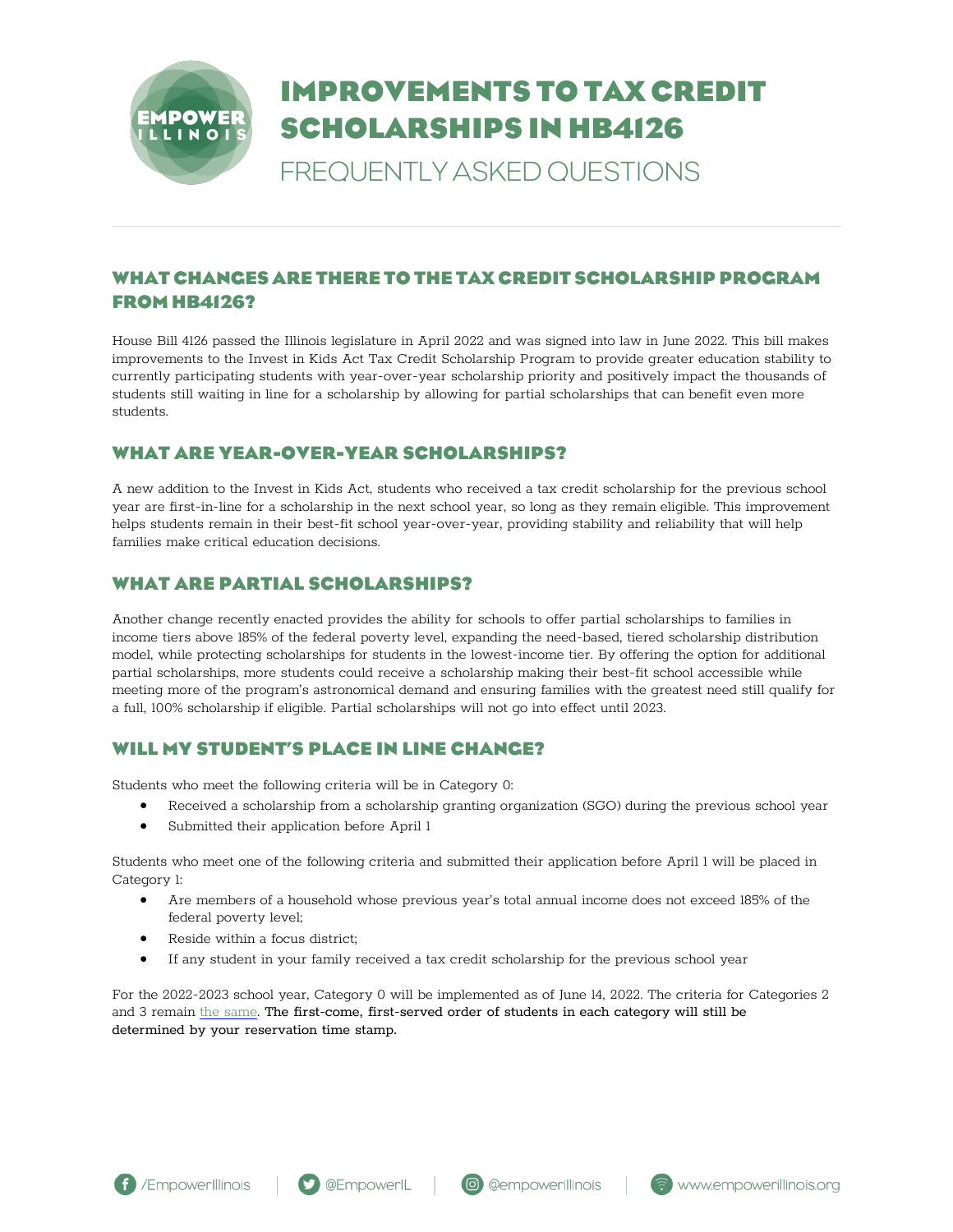# **WHAT IF MY STUDENT ALREADY RECEIVED AN AWARD FOR THE 2022-2023 SCHOOL YEAR? WILL THEY LOSE THEIR SCHOLARSHIP?**

No, any student who reached an awards status (Conditional Award, Award Confirmed, or Funding Confirmed) by June 14, 2022, will be locked in their first-come, first-served order and keep their scholarship.

### **WHAT IS REQUIRED TO CONFIRM THAT MY STUDENT RECEIVED A 2021-2022 TAX CREDIT SCHOLARSHIP?**

If you have not done so already, please send a copy of the award letter or email from the SGO who issued the student's award last year to our team at [scholars@empowerillinois.org.](mailto:scholars@empowerillinois.org)

#### **ONE OF MY STUDENTS RECEIVED A SCHOLARSHIP LAST YEAR, BUT MY OTHER STUDENT DID NOT. WILL THEY ALL MOVE INTO CATEGORY 0?**

Unfortunately, no. Assuming neither of your students have received an award by June 14, your student who received a scholarship last year will move to Category 0 and your other student (who did not receive a scholarship last year) will remain in their current category. Both students will likely receive a new place in line in the first-come, first-served order.

# **MY STUDENT IS IN CATEGORY 1 AND DID NOT RECEIVE A SCHOLARSHIP FOR THE 2021-2022 SCHOOL YEAR.IS THERE A CHANCE THEY COULD MOVE DOWN INTO CATEGORY 2 OR 3?**

No, if your student is currently in Category 1, they will not move into Category 2 or 3 after the Year-Over-Year Scholarship enhancement goes into effect. However, your student's place in line may be subject to change, which will be reflected in your EmpowerXChange® portal on July 6, 2022.

#### **WHAT IF MY STUDENT RECEIVED A SCHOLARSHIP FOR THE 2020-2021 SCHOOL YEAR?**

According to the law, only students who received a scholarship for the previous school year will move into Category 0. Therefore, a student who received a 2020-2021 scholarship and not a 2021-2022 scholarship would remain in their current category.

### **WHAT IF MY STUDENT RECEIVED A NON-TCS AWARD LAST YEAR? DO THEY QUALIFY FOR CATEGORY 0?**

Receiving a non-TCS award (RISE or UIL) for the 2021-2022 school year does not qualify your student for Category 0 for the 2022-2023 school year. Only students who received a tax credit scholarship for the 2021-2022 school year meet the criteria for Category 0.

#### **WHEN WILL I SEE THE CHANGE TO MY STUDENT'S PLACE IN LINE?**

Empower Illinois will pause awarding between June 14 and July 6, 2022, to implement the Year-Over-Year Scholarship enhancement in our EmpowerXChange® system. On July 6, awarding will resume and any changes to the first-come, first-served order will be reflected in your EmpowerXChange® portal.